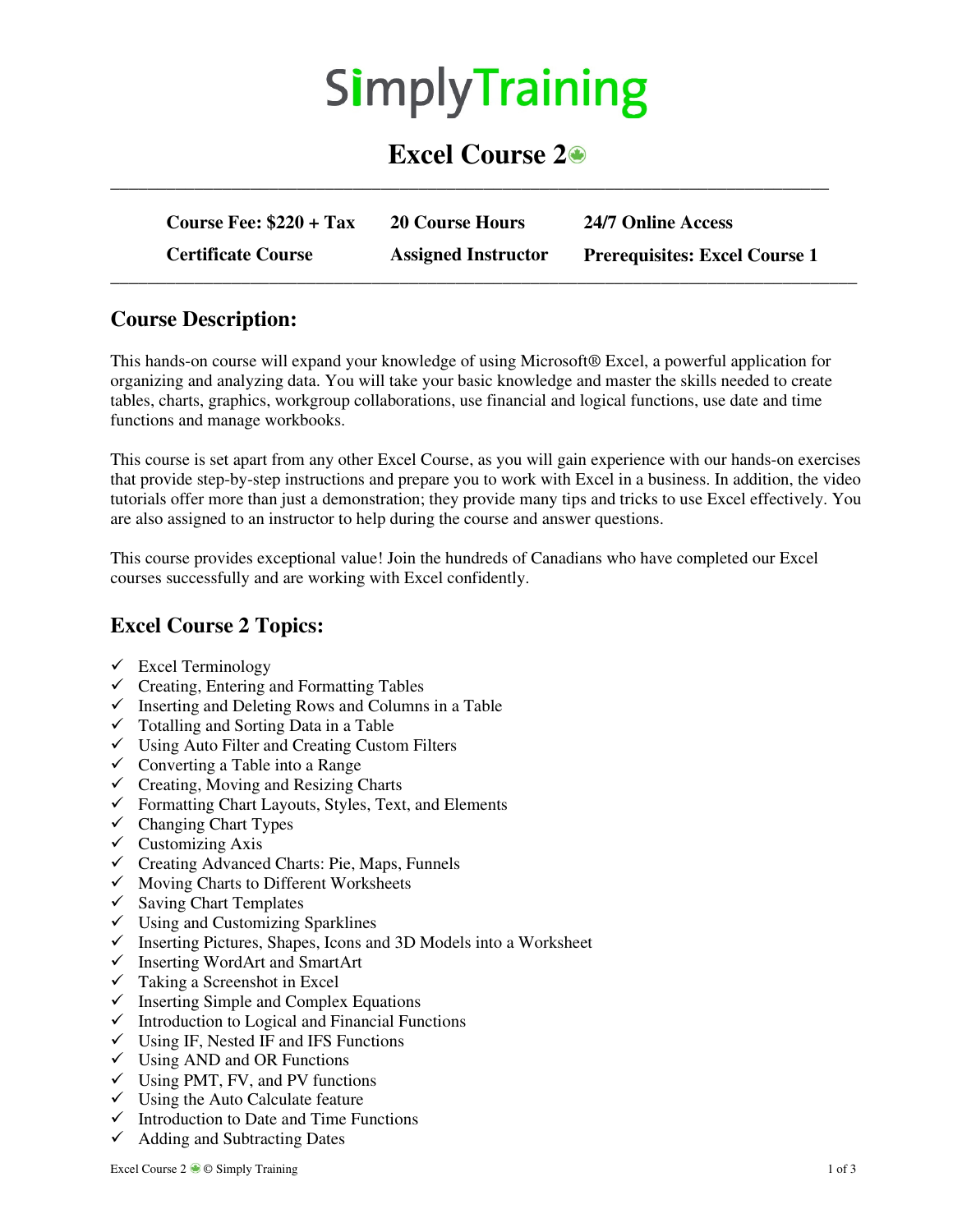### SimplyTraining

- $\checkmark$  Calculating Time Intervals
- $\checkmark$  Emailing a Workbook
- $\checkmark$  Converting Worksheets to Webpages
- $\checkmark$  Inserting Hyperlinks and Comments
- $\checkmark$  Creating, Editing and Using Workbook Templates
- $\checkmark$  Showing and Hiding Workbook Elements
- $\checkmark$  Creating a Workspace
- $\checkmark$  Comparing Workbooks Side by Side
- $\checkmark$  Saving Workbooks in Multiple File Formats
- $\checkmark$  Using Data Consolidation

#### **The Course Includes:**

- Getting Started Guide, Course Outline and Syllabus
- Assigned instructor for support and questions
- Excel Course 2 Manual (online to print)
- Excel Course 2 video tutorials
- Excel Course 2 exercises
- Excel Course 2 quizzes
- Access for three (3) consecutive months to course materials, 24/7, anytime from anywhere
- Final Exercise
- Certificate upon completion

**Note:** Students must have the Excel Program installed on their computer. Simply Training does not provide the Excel Program; system and equipment requirements are listed below.

#### **Course Requirements and FAQ:**

**What are the prerequisites?** Excel Course 2 is an intermediate-level course, and students must have completed Excel Course 1 or an equivalent basic Excel Course. We off an Excel Basic Equivalency Test for self-taught students.

**Who should take this course?** Excel Course 2 is open to anyone who wants to take their Excel knowledge and skills to an intermediate level.

**When can I get started?** Our courses are on-demand, and you can start anytime, today or when your schedule permits.

**How do courses work?** Once registered, you receive a welcome email with your account login to access the course student's page to get started. The course lessons are laid out in an easy step-by-step format, with a Getting Started Guide, a Course Outline and Syllabus. Lessons have materials of a manual, videos, exercises and a short check your knowledge quiz.

**Where can I access the course from?** This course is online and can be accessed 24/7 from anywhere using a computer with an internet connection.

**How long does the course take?** The Excel Course 2 is estimated at 20-course hours; the estimated time includes reading course materials, viewing videos, completing exercises and quizzes and completing the final exercise.

The course access is for three (3) months, and your login automatically expires on the assigned expiry date. You will complete the 20-course hours within three (3) months. Course completion is at the discretion of the registered student.